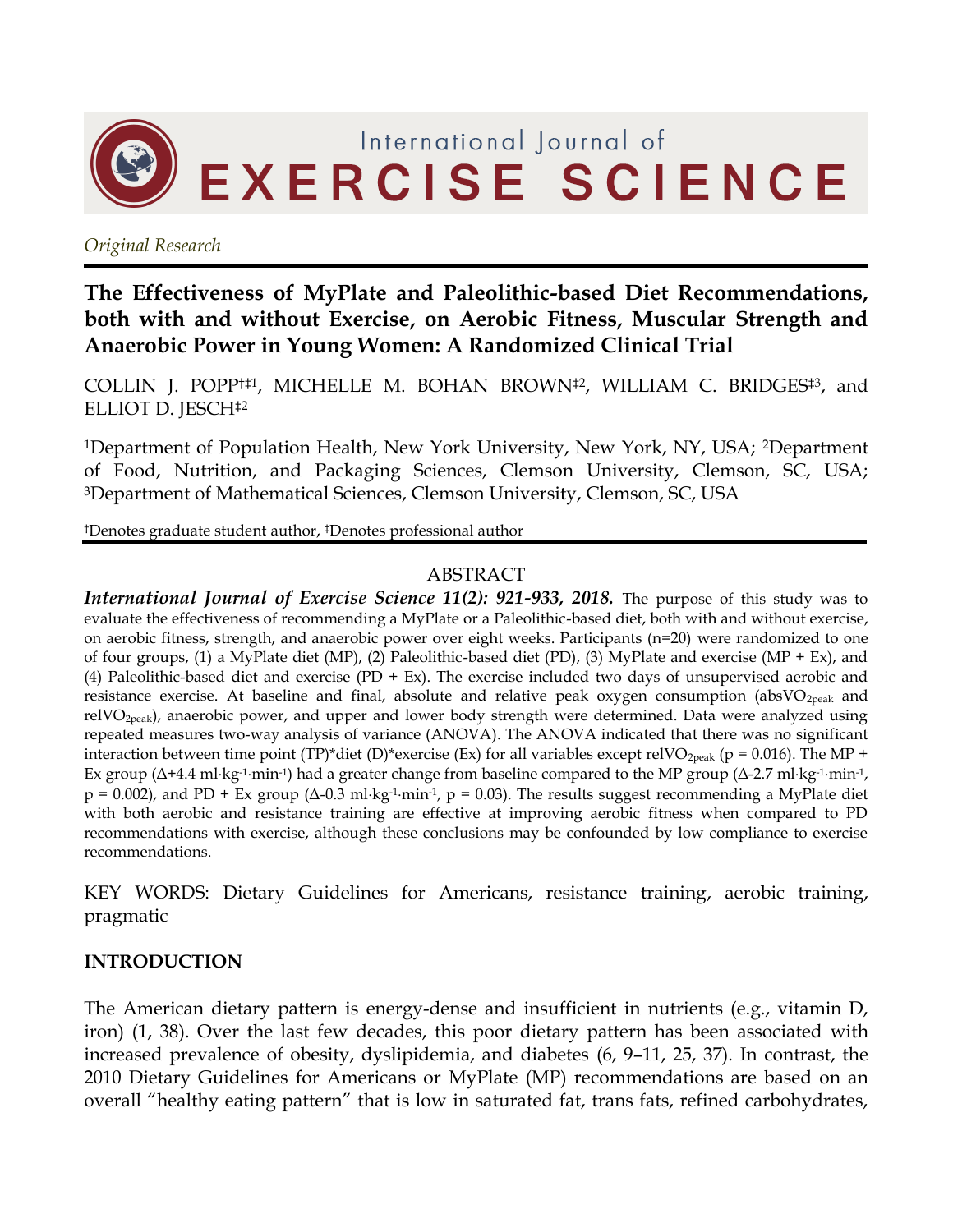and added sugar (38). Similar dietary interventions include the Dietary Approaches to Stop Hypertension (DASH) and the Mediterranean Diet. Both diets have been shown to decrease hypertension, improving cardiovascular disease risk and reducing body weight (32 ,34, 35).

The popularity of the Paleolithic-based diet (PD) has increased in recent years. PD recommendations are based on a pre-agricultural diet rich in vegetables, fruits, lean meats, eggs, wild game, seafood, nuts, and seeds. The PD is highlighted by the absence of cereal grains, dairy and milk products, and legumes. Studies suggest that a PD has positive effects on waist circumference, insulin sensitivity, fasting blood glucose, blood lipids, blood pressure and satiety (8, 12, 15, 22–24, 28, 29, 33).

Sedentary behavior is associated with an increased risk of mortality (39). Coupling dietary interventions with physical activity, which includes aerobic and resistance exercise, has been shown to benefit healthy adults (27). Studies assessing MP recommendations have been limited to outcomes on adiposity, weight change, blood lipids and blood pressure (5, 13, 36). In contrast, only one study has examined the effects of a PD with exercise on cardiorespiratory fitness. Otten et al. (28) found that a PD with exercise improves  $VO_{2max}$  in subjects with type 2 diabetes while participating in supervised exercise training.

The goal of a pragmatic or "effectiveness study" is to measure the degree at which interventions can be applied for practical application. To our knowledge, studies testing the effectiveness of MP and PD have not been performed in healthy individuals. This study aimed to determine and compare the effects of MP and PD recommendations, combined with and without exercise, on aerobic fitness, strength and anaerobic power in healthy, sedentary women over eight weeks. We hypothesize that a combination of PD recommendations, along with aerobic and resistance exercise will result in greater changes in aerobic fitness, upper and lower body strength, and anaerobic power when compared to MP and PD alone and the MP + Ex. We do not predict any significant differences between the MP and PD diet groups.

# **METHODS**

# *Participants*

Participants were recruited via email, flyers, and word of mouth in rural Clemson, South Carolina area from April 2015 to May 2016. The Institutional Review Board at Clemson University approved this study before the commencement of the participant recruitment, and the study was registered at Clinicaltrials.gov (NCT02380833).

## *Protocol*

Screening: Participants were provided the informed consent, and those who were willing to continue in the screening process and study signed the informed consent and then completed a diet and exercise questionnaire, and a physical activity readiness questionnaire (PARQ). Height and weight were measured using a SECA 763 digital scale and stadiometer (SECA North America, Chino, CA, USA). Body composition was performed using dual x-ray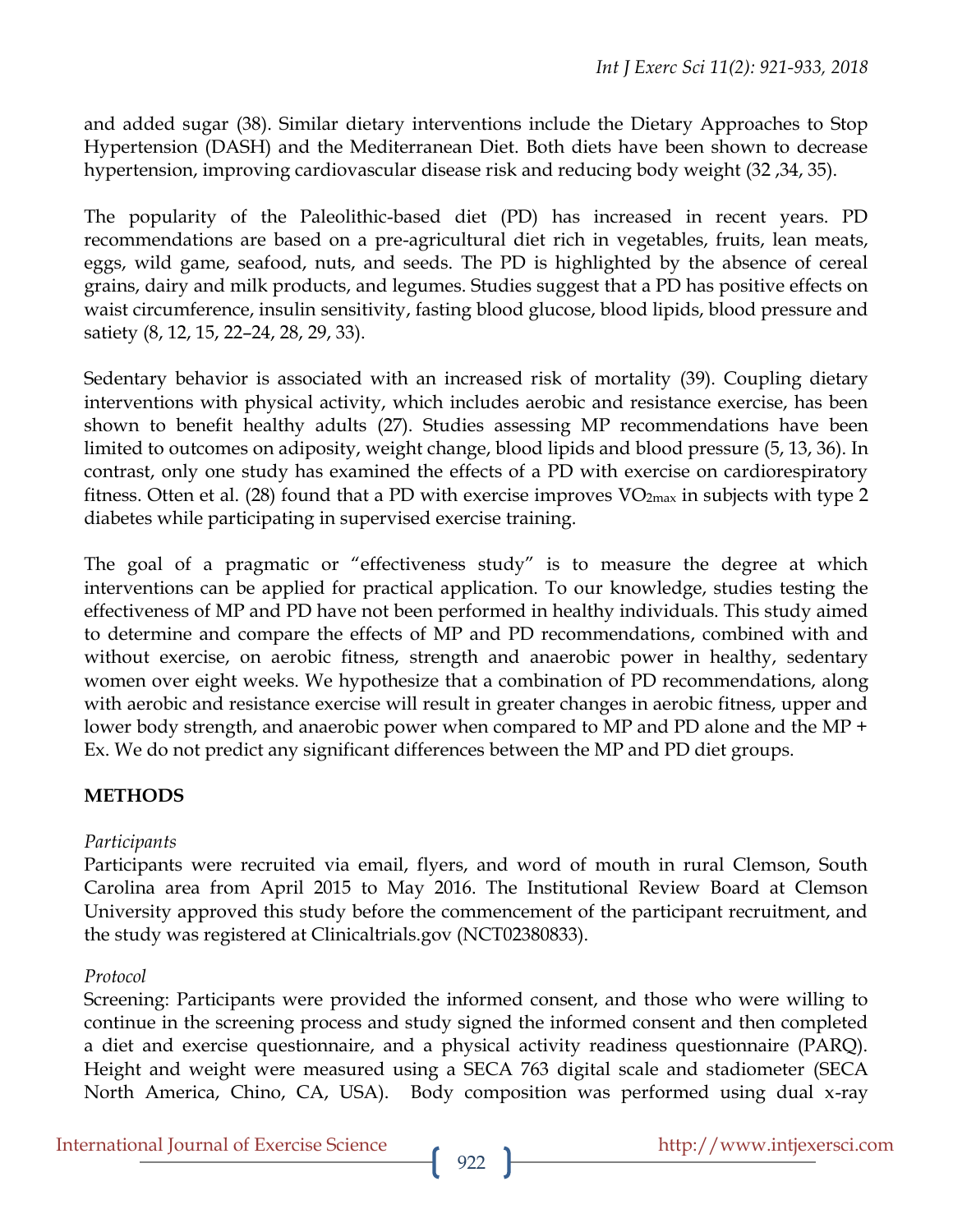absorptiometry (DXA) on a Hologic Discovery QDR Series (Hologic, Inc., Bedford, MA, USA) densitometer to test percent body fat. Finally, participants were fitted with a sense wear armband (SWA) (Body Media, Inc., Pittsburgh, PA, USA), used to measure six full days of free-living physical activity levels. Participants were included in the study if they met all of the following inclusion criteria: female, body fat between 20 and  $42\%$ ,  $\leq$  150 min of moderateintensity activity per week at  $\geq 4.5$  METs, not pregnant or lactating, non-smoker, no current or previous (within 3 mos) structured resistance training program, no dieting in the last 3 months, no dietary restrictions or food allergies, and weight stable (± 4.5 kg) in the past 3 months. Any participant who was unwilling to adhere to any aspect of the study (i.e., time committed to exercise) was excluded.

Enrollment and Allocation Protocol: Participants were enrolled using rolling enrollment. There were four cohorts of enrollment from May 2015 to February 2016. After screening, participants completed baseline measures for upper and lower body strength, anaerobic power, and peak oxygen consumption (VO<sub>2peak</sub>). Upon completion of baseline testing, the participants were randomized to one of four groups: (1) MyPlate diet (MP), (2) Paleolithic-based diet (PD), (3) MyPlate diet + exercise (MP + Ex) and (4) Paleolithic-based diet + exercise (PD + Ex). A member of the research team (MMBB) was blinded from group allocation, performed the randomization, and statistical analysis. Randomization was performed using a random number generator in blocks of 4 to 8 to balance treatment groups across cohorts with allocation carryover in the event of an incomplete block. Opaque envelopes labeled with participant number contained the randomized treatment assignment. Participants and all other personnel were blinded to treatments until the first day of the trial. Participants were blinded as best as possible from either treatment by not using the terms "MyPlate," "Paleolithic diet," "Paleo diet," or similar terms in the description of the dietary treatments during the duration of the study.

Dietary Recommendations: Dietary recommendations and daily caloric intake were provided based on energy expenditure results from the SWA at screening. Dietary recommendations, recipes, handouts and a "tool bag," which included a digital scale/measuring cup, culinary knife, cutting board, and measuring utensils were provided to each participant after they were allocated to a group. A minimum of 2 days was provided to all participants between the group allocation and commencement of the study allowing for grocery shopping and meal preparation. A member of the research team reviewed the requirements of all dietary components one-on-one with each participant. Participants were instructed to follow their prescribed intervention for a period of 8-weeks. Bi-weekly communication by email or laboratory visit was conducted by a member of the research team to discuss their prescribed diet and exercise recommendations and answer any questions.

Participants were provided with detailed recommendations for each diet. MP recommendations were based on the 2010 Dietary Guidelines for Americans, which included consumption of whole-grains, fat-free or low-fat dairy, fruits, vegetables, protein from lean meat, seafood, nuts, legumes, and cooking oils (i.e., canola, olive oil) (38). MP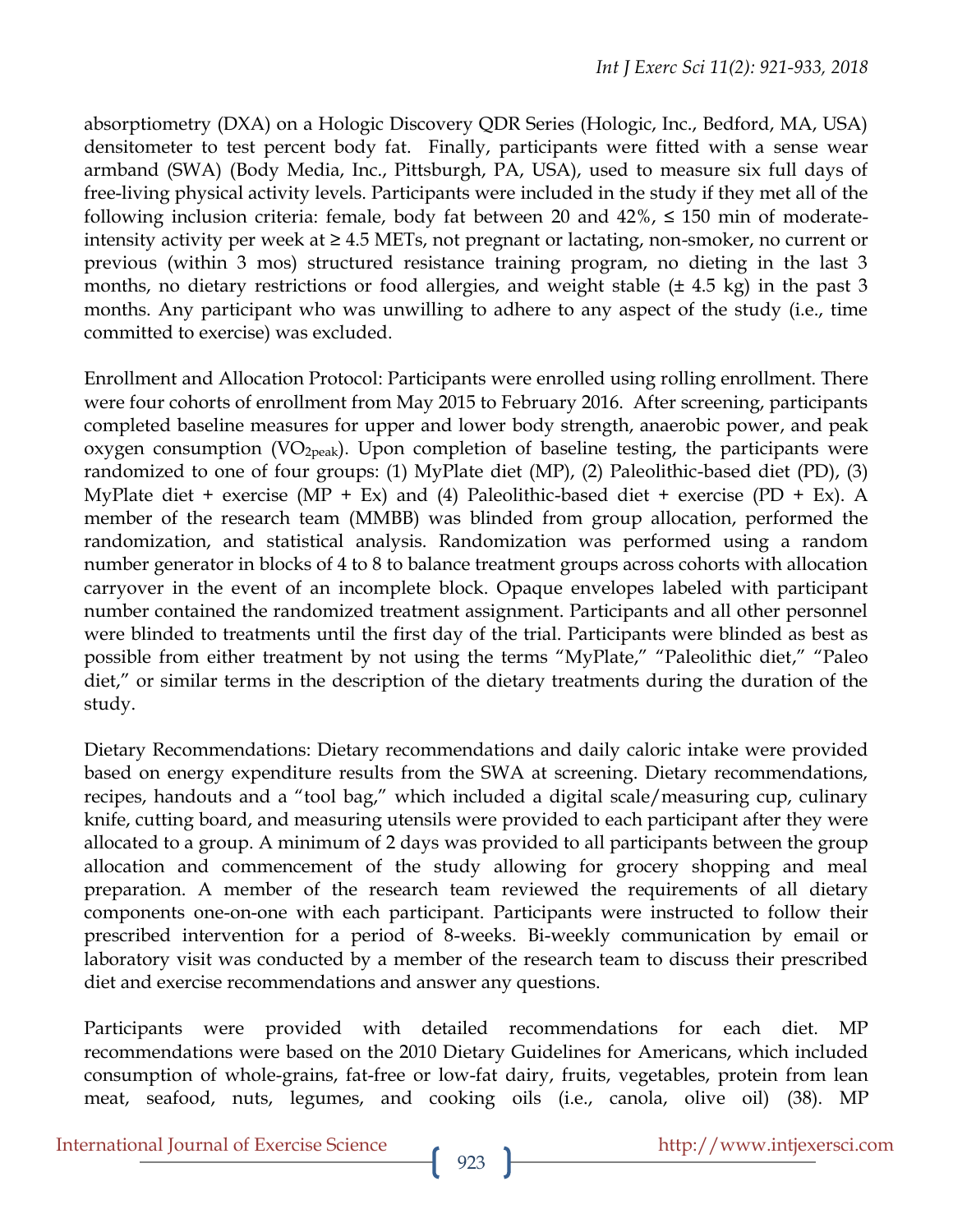recommendations limited refined grains, fried foods, foods with added sugar and salt, reduced or full-fat milk, sugar-sweetened yogurt, high-fat meats (i.e., bacon, hot dogs), solid fats, and high-salt seasonings. Alcoholic drinks were limited to no more than one drink per day. The PD recommendations were based on consumption of vegetables, fruits, unsalted nuts and seeds, cooking fats/oils (i.e., olive oil, coconut oil), eggs, lean meats (90% lean), poultry, and seafood. Cereal grains, dairy products, legumes, refined sugars and fats, and added salt were not permitted. Canned or frozen fruits and vegetables were allowed that contained no added sugar or salt. The PD allowed the following, under certain restrictions:  $\leq 2 - 3$  oz white/sweet potatoes, or 1 cup boiled/mashed white/sweet potatoes, 1 cup 100% fruit juice per day, ≤ one whole egg or 2 egg whites per day, ≤ 2 Tsp coconut oil or lard per day, ≤ 2 - 5 fl oz glasses of red or white wine (10 fl oz total) per week,  $\leq$  3 - 8 fl oz cups of black coffee, black or green tea (24 fl oz total) per day.

Exercise Recommendations: Participants in the MP + Ex and PD + Ex groups were provided with detailed exercise recommendations. Participants were instructed to perform two days of aerobic exercise (AE) and two days of resistance exercise (RE). Participants were instructed not to perform AE and RE on the same day. Both AE and RE were unsupervised. AE was performed for 30 minutes at 55% max heart rate (220-age = MHR) (±10 bpm) during week 1. Exercise intensity was increased by 10% every two weeks and only by 5% during the last two weeks, so participants finished at 80% max heart rate. Participants were allowed to perform any AE of their choice as long as the target heart rate was attained during each session. Participants were instructed to perform each session with a 5-minute dynamic warm-up that consisted of a low-intensity walk or jog and finished with a 10-minute cooldown of static stretches. Participants were provided with heart rate monitors (Omron HR310, OMRON, Inc., Hoffman Estates, IL, USA) to measure HR during their exercise sessions. RE was performed at the on-campus recreational center for 45 minutes on non-aerobic training days. The RE movements included: leg press, leg curl, chest press, standing push-press, lateral raises, lat pulldowns, tricep pushdowns, bicep curls and seated crunches. Each movement was performed as three sets by 8 – 12 repetitions with 60 seconds' rest in between sets. Participants were instructed to increase workloads after each set and between RE days, so the targeted number of repetitions was attained during each set. Participants were instructed to follow a 5 minute dynamic warm-up and a 10-minute cool down during each session. Before beginning the exercise training, participants met with a member of the research team who instructed them on both the AE and RE training routine. RE movements were demonstrated in detail, showing the range of motion and technique for each movement, and a baseline weight for each RE movement was established.

Aerobic Fitness, Strength and Anaerobic Power Testing: Strength and anaerobic power tests (e.g., Wingate cycle ergometer) were completed on the same day, and 48 hours before the aerobic fitness test was completed. Strength testing was completed before anaerobic power testing. Baseline and final testing were identical, and the same investigator took each measurement. Strength testing included upper and lower body one repetition maximum (1RM), measured at the university recreational center on campus. Participants performed leg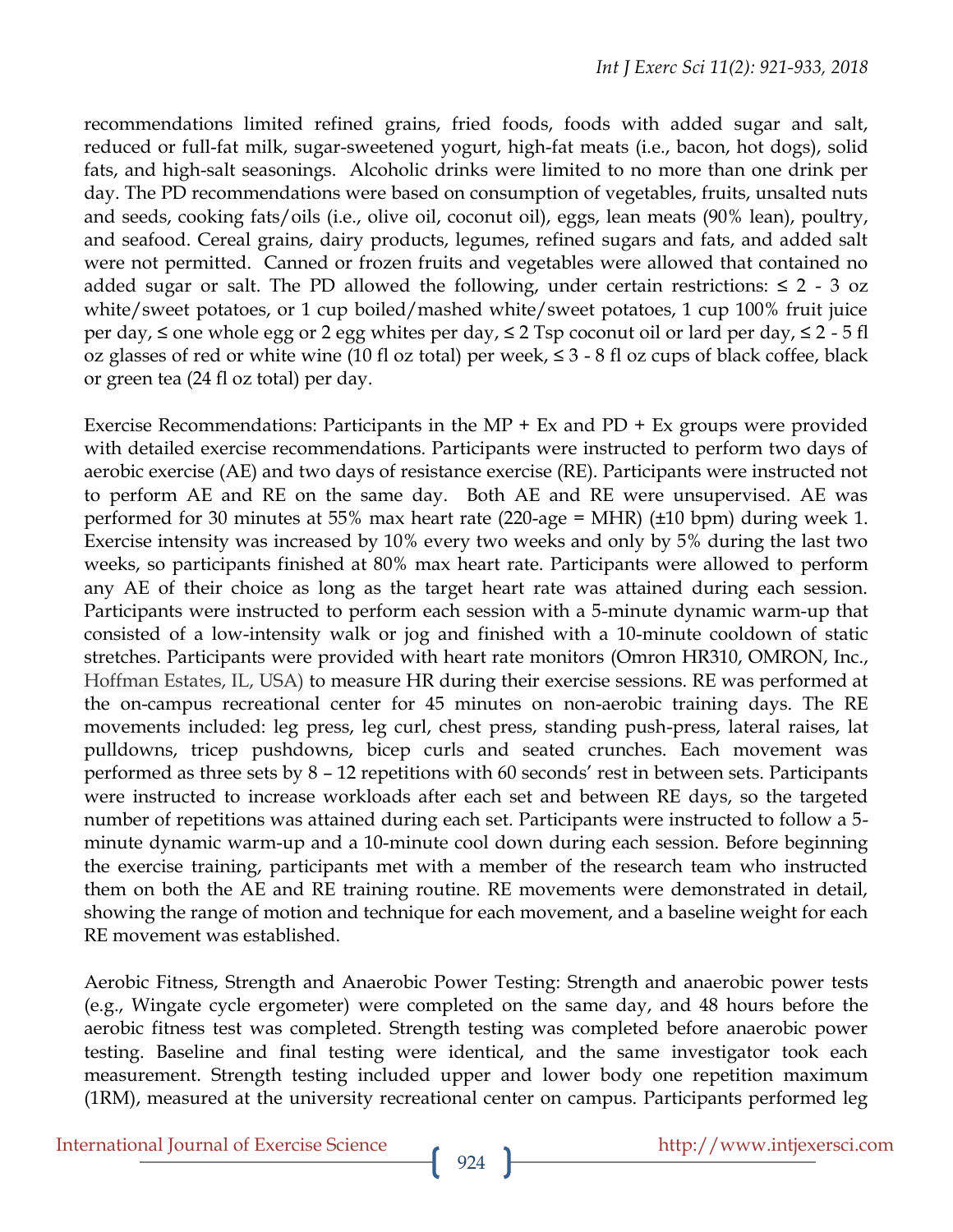press (LP) on a seated leg press machine (LifeFitness, Rosemont, IL, USA). Before beginning the leg press, a member of the research team demonstrated the proper range of motion and technique. The participant was familiarized with the machine and given 1-2 practice sets with little resistance. Each repetition for leg press started and finished in knee extension. A member of the researcher team assisted the participant into extension. The participant was instructed to perform 5 to 8 reps for the first set, 3 to 5 reps for the second set and 1 to 2 reps for the third set, with a progressive increase in load from set to set. All of the following sets included only one repetition until a one repetition maximum (1RM) was achieved. If they had not reached a 1 RM by their sixth set, they were instructed to complete as many repetitions as possible, and a 1 RM was then estimated (4). Chest press (CP) was performed on a seated chest press machine (Life Fitness, Rosemont, IL, USA). The same procedure for measuring or estimating 1RM used for LP was performed for CP.

Anaerobic power was measured with a 30-second Wingate protocol on a Monark Cycle Ergomedic 894 Ea (Monark Exercise AB, Vansbro, Sweden) cycle ergometer. A resistance of 7.5% of body mass (kg) was set for all tests. Each participant performed a 3-minute warm-up with limited resistance at 70 rpm. Following the warm-up, each subject continued pedaling and a three-second countdown period was begun. Thereafter, the participant pedaled at maximal revolutions per minute. After the participant reached 100 rpm, the resistance basket was dropped, and the 30-second timer started. Verbal encouragement was given throughout the test to work with the greatest effort. At the end of the 30-second test period, the resistance was removed, and participant continued to pedal for an additional 3 minutes at 70 rpm to cool down.

The aerobic fitness test included a graded exercise test. This test was completed on a TrackMaster® treadmill (TrackMaster Treadmills, Newton, KS, USA) to determine VO<sub>2peak</sub>. A ParvoMedics' TrueOne® 2400 (Parvo-Medics', Sandy, UT, USA) metabolic cart was used to take respiratory measurements. Gas and flow calibration were performed according to the manufacturer's recommendations. Temperature, humidity, and barometric pressure were measured (Vantage VUE Digital Barometer, Davis Instruments, Hayward, CA, USA) before each subject test. Expired air was collected using a 7450 V2 respiratory mask (Hans Rudolph Inc., Shawnee, KS, USA) fitted with a two-way non-rebreathing valve covering the nose and mouth before beginning each test. The respiratory mask was connected to the calorimeter by a nine ft., 35 mm breathing tube (ParvoMedics' Inc., Sandy, UT, USA). Participants wore a Polar heart rate monitor (Polar Electro Inc., Lake Success, NY, USA) around the thoracic region just below the sternum to measure heart rate. The graded exercise test used the Bruce protocol of increasing speed and grade every 3 minutes to determine  $VO<sub>2peak</sub>$  (30). Every minute on the minute, a rating of perceived exertion (RPE) was measured using the Borg scale by having participants point to a number.  $VO_{2peak}$  was calculated as the highest rolling 30-second average. The test was voluntarily terminated when the participant could not subjectively continue with the protocol.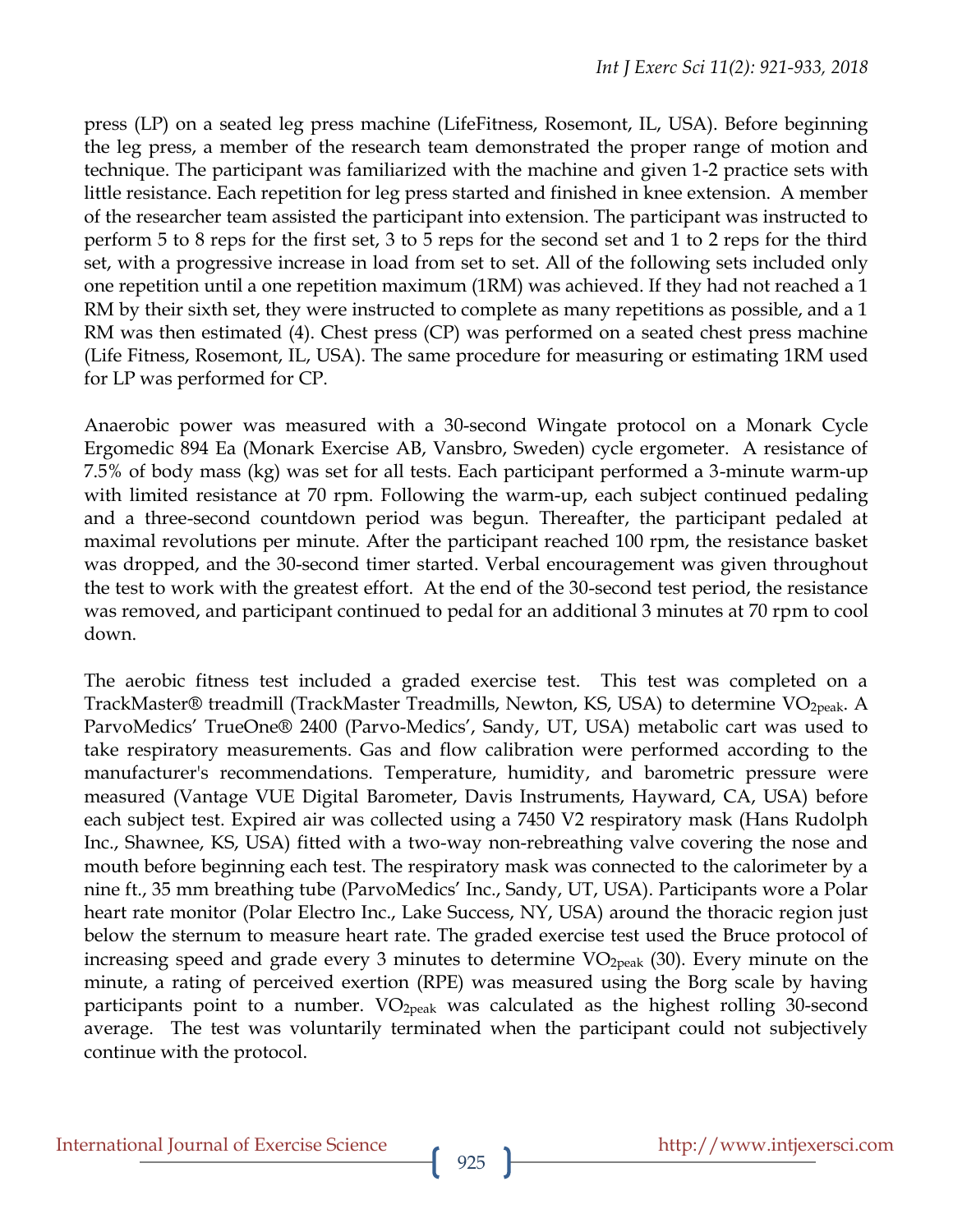## *Statistical Analysis*

The study was conducted using a 2x2 factorial design and data were analyzed by using repeated measures 2-way ANOVA using the MIXED procedure in SAS (Version 9.4, SAS Institute, Cary, NC). A sample size of 20 participants (5 per group) was estimated assuming a change from baseline effect of aerobic fitness (VO<sub>2peak</sub>(ml·kg<sup>-1</sup>·min<sup>-1</sup>)) with a power of 80% and α of 0.05. Missing data were handled by using a mixed modeling approach which is robust to missing data (2). The model included fixed effects of time point (TP), diet (D), exercise (Ex),  $D*Ex$ ,  $TP*D$ ,  $TP*Ex$  and  $TP*D*Ex$  with a person  $(D*Ex)$  as a random effect. When the 3-way interaction was significant, the following four comparisons were made: the change (final – baseline time points) in variable of interest in participants assigned to (1) MP + Ex versus MP without Ex, (2) PD + Ex versus PD without Ex, (3) PD + Ex versus MP + Ex, (4) PD without Ex versus MP without Ex. When the 3-way interaction was not significant, and either or both of the two-way interactions of TP\*D and TP\*Ex were significant, the following comparisons were tested: for TP\*Ex, the comparison of the change (final – baseline TPs) in variable of interest in women assigned to exercise program or no exercise program and for TP\*D, the comparison of the change (final – baseline TPs) in variable of interest in participants assigned to PD recommendations compared to the MP recommendations. A one-way ANOVA was used to assess baseline measures, and Tukey HSD post hoc test was used to assess between group differences. For all tests, *p* < 0.05 was considered significant. "Δ" denotes (final – baseline). Primary outcomes include the following: absolute  $VO<sub>2peak</sub>$  (abs $VO<sub>2peak</sub>$ ), and relative  $VO<sub>2peak</sub>$ (relVO<sub>2peak</sub>), leg press 1 RM, chest press 1 RM, peak power, relative peak power, average power, average relative power, power drop, relative power drop. Secondary outcomes include the following: body weight (BW), body mass index (BMI), total energy expenditure (TEE), active energy expenditure (AEE), average METs, physical activity duration, physical activity level (PAL), sedentary time and steps.

## **RESULTS**

The consort diagram is depicted in Figure 1. Three participants did not complete the full 8 week intervention but did complete the final testing for all variables. Of those three participants, one dropped during week two from the PD + Ex group, another participant dropped from the MP + Ex group during week 5, and the third participant from the PD group dropped during week 6 of the intervention. One participant was lost to follow-up due to ongoing respiratory infection during final testing.

Table 1 shows the screening characteristics for all participants allocated to an intervention arm. For all variables, only baseline relVO<sub>2peak</sub> was significantly greater in PD +Ex group ( $p = 0.025$ ) compared to the MP +Ex group. For the primary outcomes, the ANOVA indicated that there was no significant interaction between TP\*D\*Ex for strength (leg press (*p* = 0.427), chest press (*p* = 0.753)), peak power (*p* = 0.732), relative peak power (*p* = 0.498), power drop (p = 0.708), relative power drop ( $p = 0.855$ ), and  $\Delta absVO_{2peak}$  ( $p = 0.093$ ) (See supplemental material). Based on the ANOVA there was a significant 3-way interaction of  $TP*D*Ex$  for  $\triangle$ relVO<sub>2peak</sub> (*p* = 0.016). Comparing the MP and MP + Ex groups, there was a significant difference between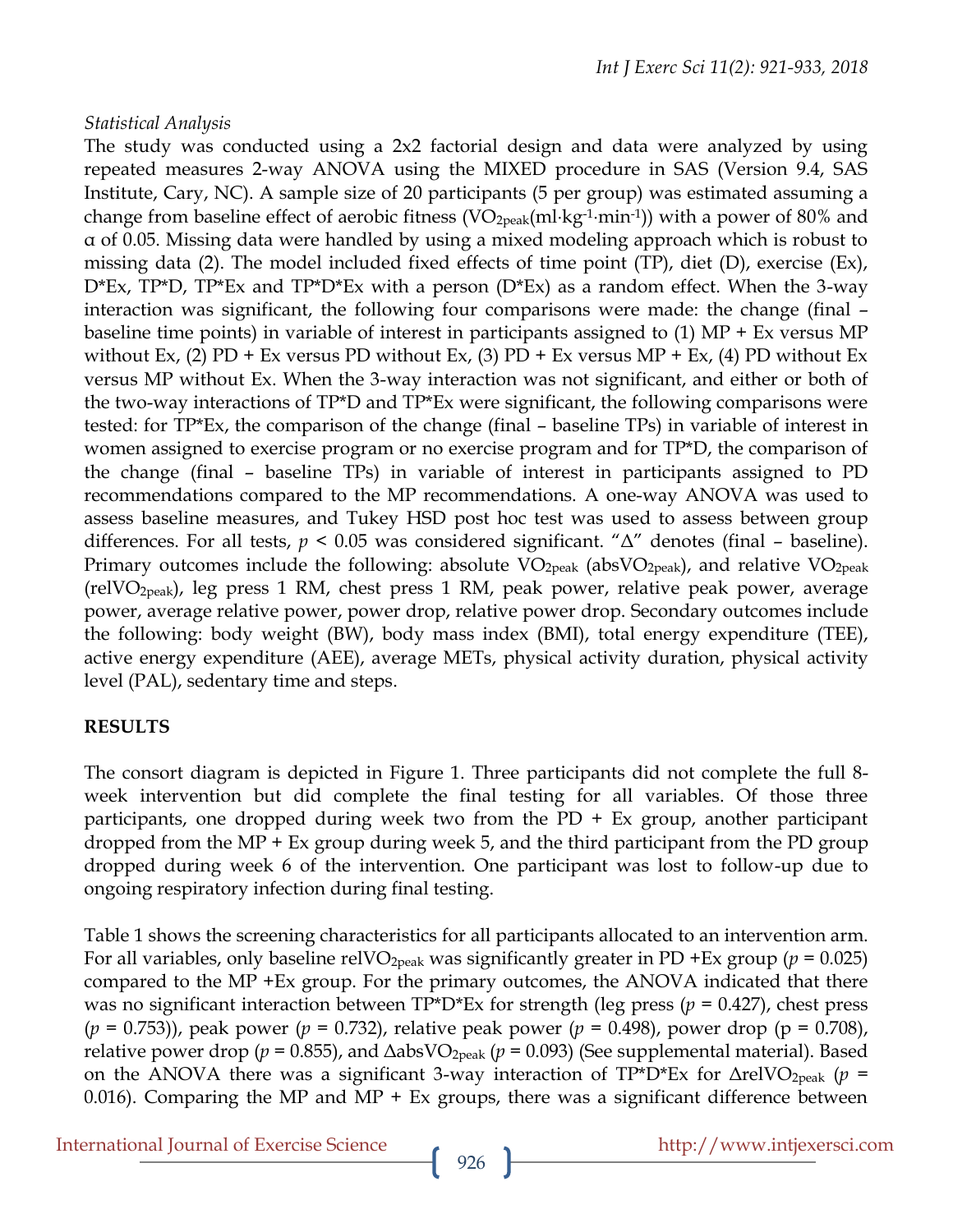ΔrelVO2peak in participants who exercised versus those that did not exercise (*p* = 0.002). In addition, comparing both the MP+ Ex and PD + Ex groups, there was a significant difference between  $\Delta$ relVO<sub>2peak</sub> in participants who consumed the MP diet recommendations versus those that consumed the PD recommendations  $(p = 0.03)$ . The secondary variables are presented in the supplemental material.



**Figure 1**. Consort diagram. ‡Participant withdrew from the study but returned for final testing.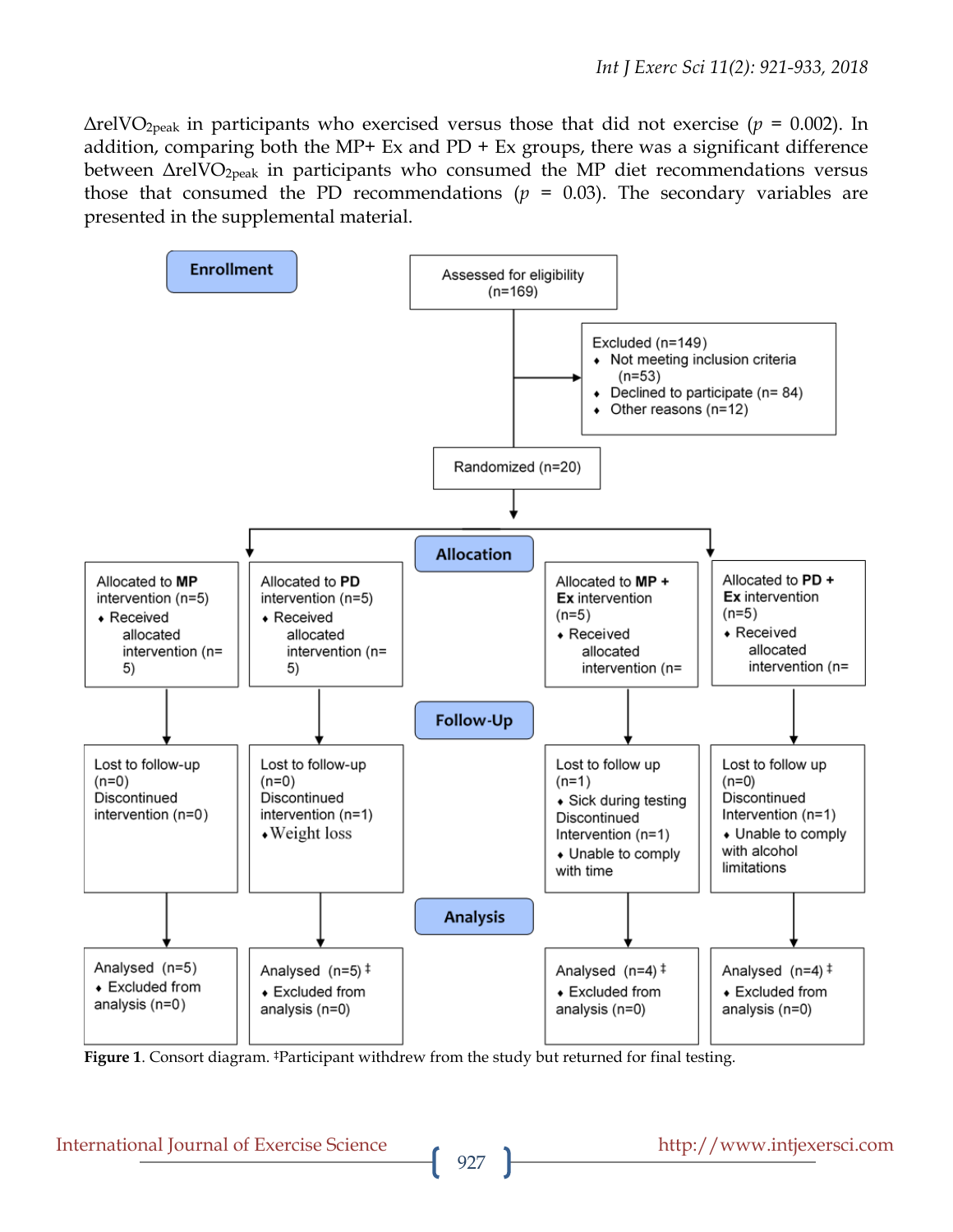|                              | $MP(n=5)$       | $PD(n=5)$       | $MP + Ex (n=5)$  | $PD + Ex (n=5)$             |
|------------------------------|-----------------|-----------------|------------------|-----------------------------|
|                              |                 |                 |                  |                             |
| Age (years)                  | $21.8 \pm 0.5$  | $21.4 \pm 1.0$  | $22.0 \pm 1.5$   | $22.8 \pm 1.5$              |
| Height (cm)                  | $169.6 \pm 2.2$ | $163.7 \pm 3.6$ | $162.7 \pm 1.6$  | $165.4 \pm 3.6$             |
| Weight (kg)                  | $76.6 \pm 8.4$  | $68.0 \pm 4.0$  | $77.6 \pm 4.9$   | $67.1 \pm 2.9$              |
| BMI $(kg·m-2)$               | $26.7 \pm 2.9$  | $25.5 \pm 1.5$  | $29.4 \pm 1.8$   | $24.5 \pm 0.5$              |
| BMC (kg)                     | $2.0 \pm 0.1$   | $2.0 \pm 0.1$   | $2.1 \pm 0.1$    | $2.1 \pm 0.1$               |
| $LBM$ (kg)                   | $46.6 \pm 4.9$  | $42.3 \pm 2.2$  | $44.2 \pm 3.0$   | $41.9 \pm 2.5$              |
| FM (kg)                      | $28.0 \pm 3.9$  | $23.9 \pm 2.5$  | $31.5 \pm 1.9$   | $23.6 \pm 1.0$              |
| BF(%)                        | $36.1 \pm 1.4$  | $34.8 \pm 2.4$  | $40.6 \pm 0.8$   | $35.1 \pm 1.5$              |
| $VO2peak (L·min-1)$          | $2.3 \pm 0.2$   | $2.3 \pm 0.1$   | $2.2 \pm 0.2$    | $2.4 \pm 0.1$               |
| $VO2peak$ (ml $kg-1·min-1$ ) | $30.5 \pm 1.0$  | $34.3 \pm 2.5$  | $28.1 \pm 2.1^a$ | $36.1 \pm 0.7$ <sup>b</sup> |

Table 1. Baseline Characteristics<sup>1</sup>.

Values are reported as mean ± SEM. a,b Different letters indicate statistical significance between groups; *p* < 0.05 MP, MyPlate; PD, Paleolithic-based; MP + Ex, MyPlate + Exercise; PD + Ex, Paleolithic-based + Exercise; BMI, Body Mass Index; BMC, Bone Mineral Content; LBM, Lean Body Mass; FM, Fat Mass; BF, Body Fat. <sup>1</sup>BMC, LBM, FM and BF (%) were estimated using dual x-ray absorptiometry.



**Figure 2.** Aerobic Fitness. Absolute VO<sub>2peak</sub> (absVO<sub>2peak</sub>) and relative VO<sub>2peak</sub> (relVO<sub>2peak</sub>) comparisons in the MP, PD, MP + Ex and PD + Ex groups. There was a non-significant difference for  $\Delta absVO_{2peak}$  for all groups. There was a significant three-way interaction for  $TP^*D^*Ex$  for between the MP and MP + Ex group, and MP + Ex and PD +Ex groups for ΔrelVO2peak. TP, time point; D, diet; Ex, exercise; MP, MyPlate diet; PD, Paleolithic-based diet; MP + Ex, MyPlate diet + exercise; PD + Ex, Paleolithic-based diet + exercise. Data represent mean ± SEM. \**p* < 0.05.

#### **DISCUSSION**

The design of the present study allows us to provide initial insight into the interactions between specific dietary and exercise recommendations. The aim of this study was to determine the effectiveness of MP and PD recommendations, combined with and without exercise, on aerobic fitness, strength, and anaerobic power in healthy, sedentary women over eight weeks. The results of this study do not support the original hypothesis that a combination of PD recommendations, aerobic and resistance exercise would result in greater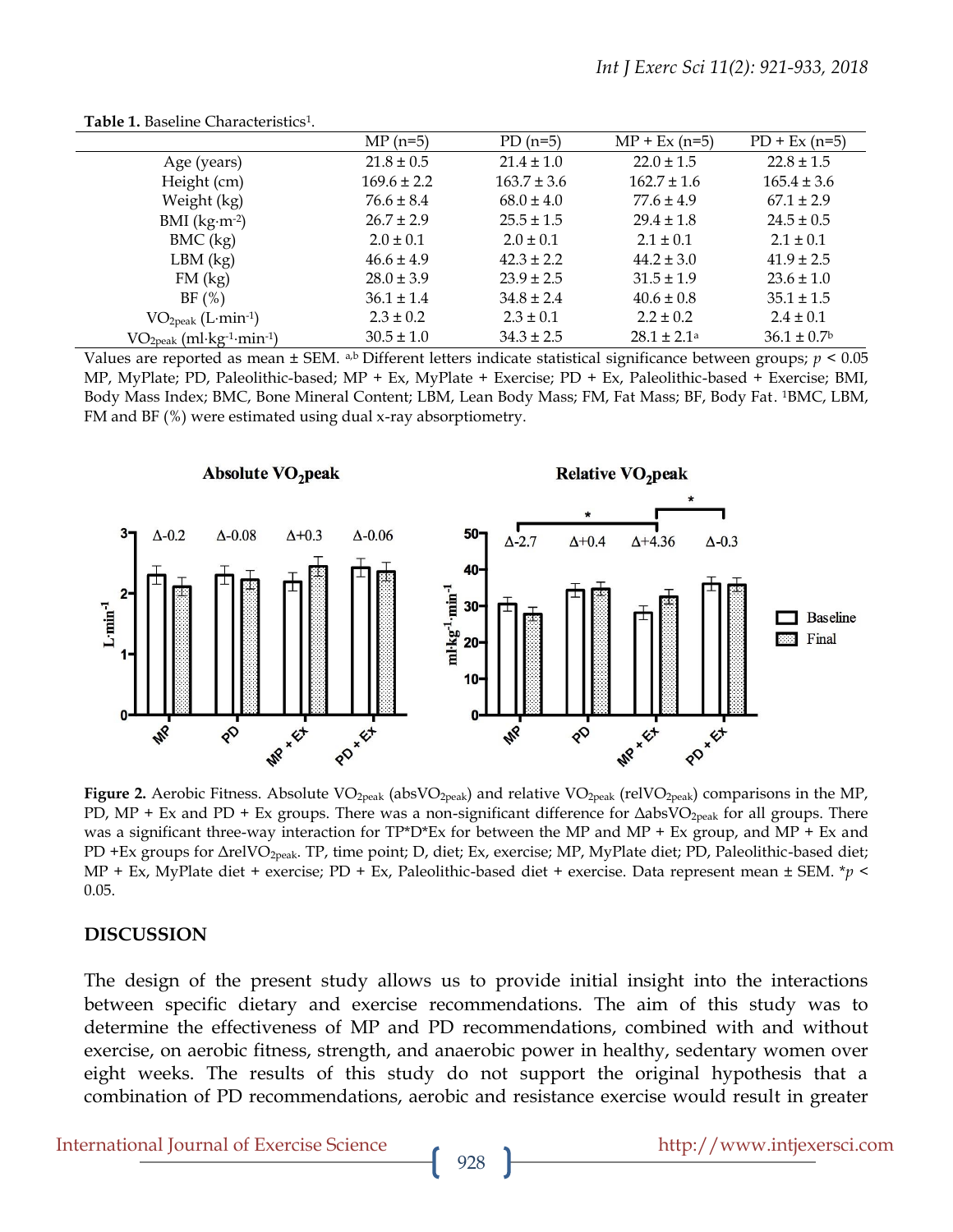changes in aerobic fitness, strength, and anaerobic power compared to MP and PD alone and the  $MP + Ex$ . We assumed that a drastic change in dietary intake, specifically the absence of grains, dairy, and legumes associated with a PD would be more effective at changing cardiorespiratory and physical fitness variables than MP recommendations. The results indicate an effect of MP and exercise recommendations on increasing the peak volume of oxygen consumed during an aerobic fitness assessment.

Cardiorespiratory fitness is a strong predictor of metabolic syndrome, type 2 diabetes, and mortality (7, 18, 19). In a cross-sectional study, women who had a  $VO<sub>2peak</sub>$  below the median of 35.1 ml∙kg-1 ∙min-1 were five times more likely to have a cluster of cardiovascular risk factors compared to those with a VO<sub>2peak</sub> > 40 ml⋅kg<sup>-1</sup>⋅min<sup>-1</sup> (3). As expected, we found that women who consumed an MP diet and exercised had a greater  $relVO<sub>2peak</sub>$  compared to women who consumed MP diet alone. Counter to our hypothesis, the change in relVO<sub>2peak</sub> was greater in women who consumed an MP and exercised than women who consumed a PD and exercised. Studies have shown similar changes in cardiorespiratory fitness as a result of aerobic training in the absence and presence of a dietary intervention (20, 26, 28). Baseline measures of relVO<sub>2peak</sub> indicate participants in the PD + Ex group had significantly greater relVO<sub>2peak</sub> levels compared to the MP  $+$  Ex group. Unfortunately, randomization did not equally distribute aerobic fitness levels among groups. The AE recommendations we provided may not have been within an effective intensity to increase aerobic fitness in the PD +Ex group considering they had the highest baseline relVO<sub>2peak</sub>. Also, large individual differences in cardiorespiratory fitness in response to aerobic and resistance training have been observed previously and may explain some of the responses to exercise (14).

The dietary recommendations for both groups were designed to be similar minus the consumption of grains, dairy, and legumes in the PD group. We did not report dietary intake during the duration of this study, but we consider the lack of change in aerobic fitness in PD + Ex group may be explained by the composition of the diet. Prior studies report low carbohydrate contents of individuals who consumed a PD (16, 28, 29). Genoni et al. (12) found that when compared to baseline, the carbohydrate content of an *ad lib* PD was significantly reduced at follow-up. By default, the PD group may have consumed lower energy intake from carbohydrates when compared to MP group. This decrease in dietary carbohydrates may have led to compromised glycogen stores (17). Acute low glycogen availability does not compromise performance during moderate duration exercise but may limit glucose availability at higher intensities leading to a decrease in overall  $VO<sub>2peak</sub>$  (21).

The results also demonstrate no significant differences in the change from baseline when comparing all groups for strength and anaerobic power measures. Although, this could be due to the power of the current study for those specific measures. The study was powered based on changes in relVO<sub>2peak</sub> (ml·kg<sup>-1</sup>·min<sup>-1</sup>). Furthermore, all exercise sessions were unsupervised. Taken together, we cannot come to a concrete conclusion regarding changes in strength and anaerobic power in this study.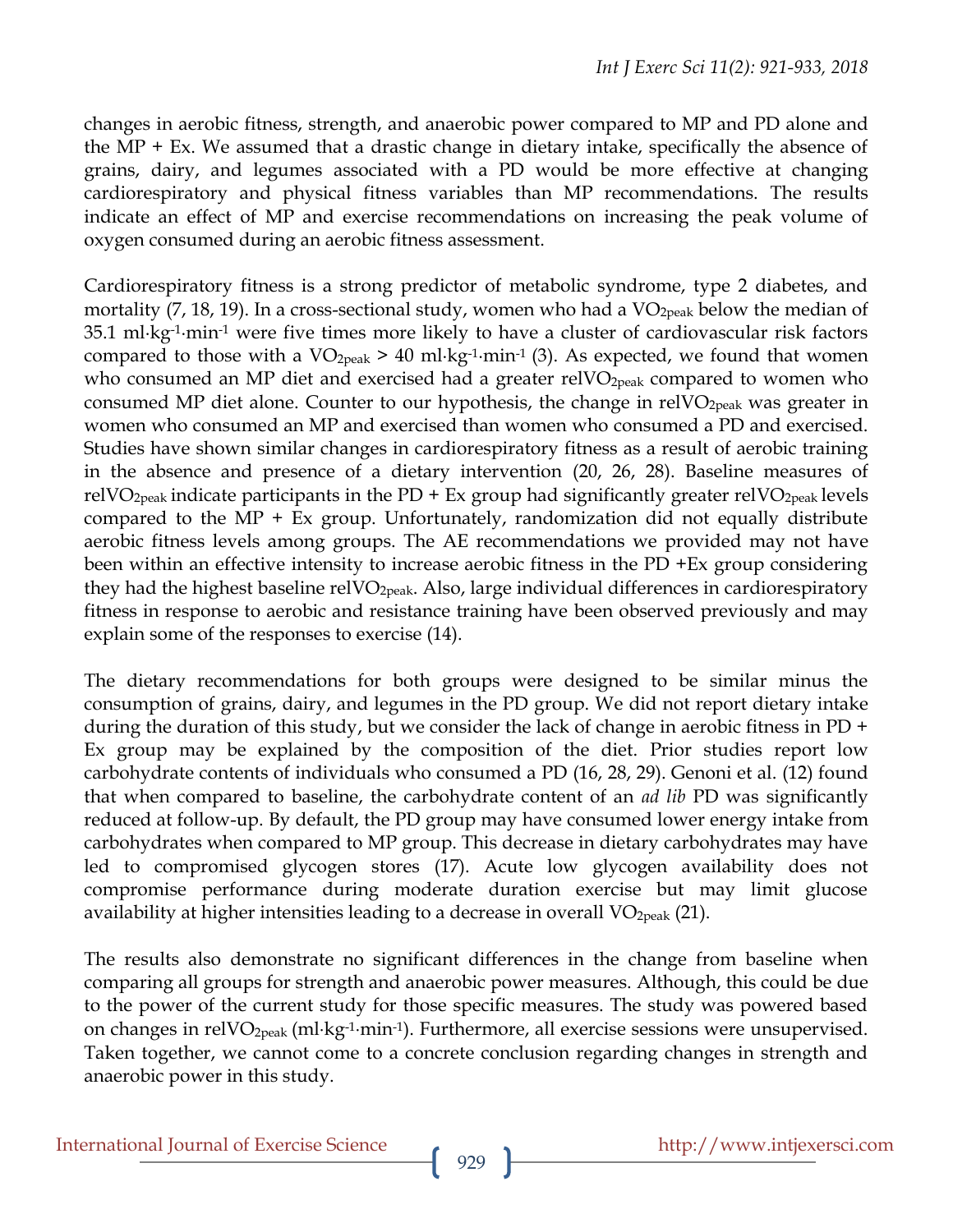Effectiveness trails (i.e., pragmatic) sacrifice internal validity for external validity (i.e., generalization). The present study offers insight as to the effects of diet and exercise recommendations in a 'real-world' scenario, although, our study had a few limitations. We recognize the small sample size and underpowered nature of the secondary outcomes, but realize the importance this study may have as a framework for future diet and exercise interventions. In addition, we did not analyze compliance to exercise recommendations, but participants were instructed to complete exercise logs for both AE and RE training. We found 60% of the participants in the MP  $+$  Ex group had complete records of both activities, whereas only 40% of participants in the  $PD + Ex$  groups had complete records. The low self-reporting of exercise activities in both groups may explain discrepancies between groups. This may further explain the lack of change in exercise-related variables in the PD + Ex group. Furthermore, we recruited from a narrowly defined sample of young, women from a university in a rural area of South Carolina. We found recruitment to be extremely difficult as the university we recruited from does not conduct clinical research trials. Lastly, we did not include a control group. Assigning a control group in a dietary intervention study can be difficult considering participants follow different dietary patterns upon enrollment. A run-in period of 2 -3 weeks using a weight maintenance diet prior to randomization would address this issue.

Future studies should assess the effects of MP and PD recommendations with exercise in a larger heterogeneous sample of adults. We also suggest that future studies assess the impact of  $\geq$  3 days of unsupervised RE coupled with MP and PD interventions. Peterson et al. (31) concluded in a review of meta-analytical findings on the dose-response to resistance training that for untrained individuals, a mean training intensity of 60% one repetition maximum (1RM), three days per week and with a mean training volume of 4 sets per muscle group may be necessary.

In conclusion, simply recommending young, sedentary women follow a MP diet coupled with both aerobic and resistance exercise may be effective at increasing relative aerobic fitness. Although, these conclusions may be confounded by low compliance to exercise recommendations. Improvements in strength and anaerobic power with MP and PD recommendations warrant further evaluation. A larger more heterogeneous sample of adults with increased frequency of RE sessions is recommended to assess the impact of these recommendations over a longer duration.

## **ACKNOWLEDGEMENTS**

The authors want to thank all study participants for their dedication and willingness to volunteer. The authors also thank Nadia Najm at Clemson University for her contribution to the data collection and manuscript writing process. We want to thank Deborah Hutcheon for her contribution with regards to the dietary interventions. The authors would also like to thank the following undergraduate volunteers for their assistance during data collection: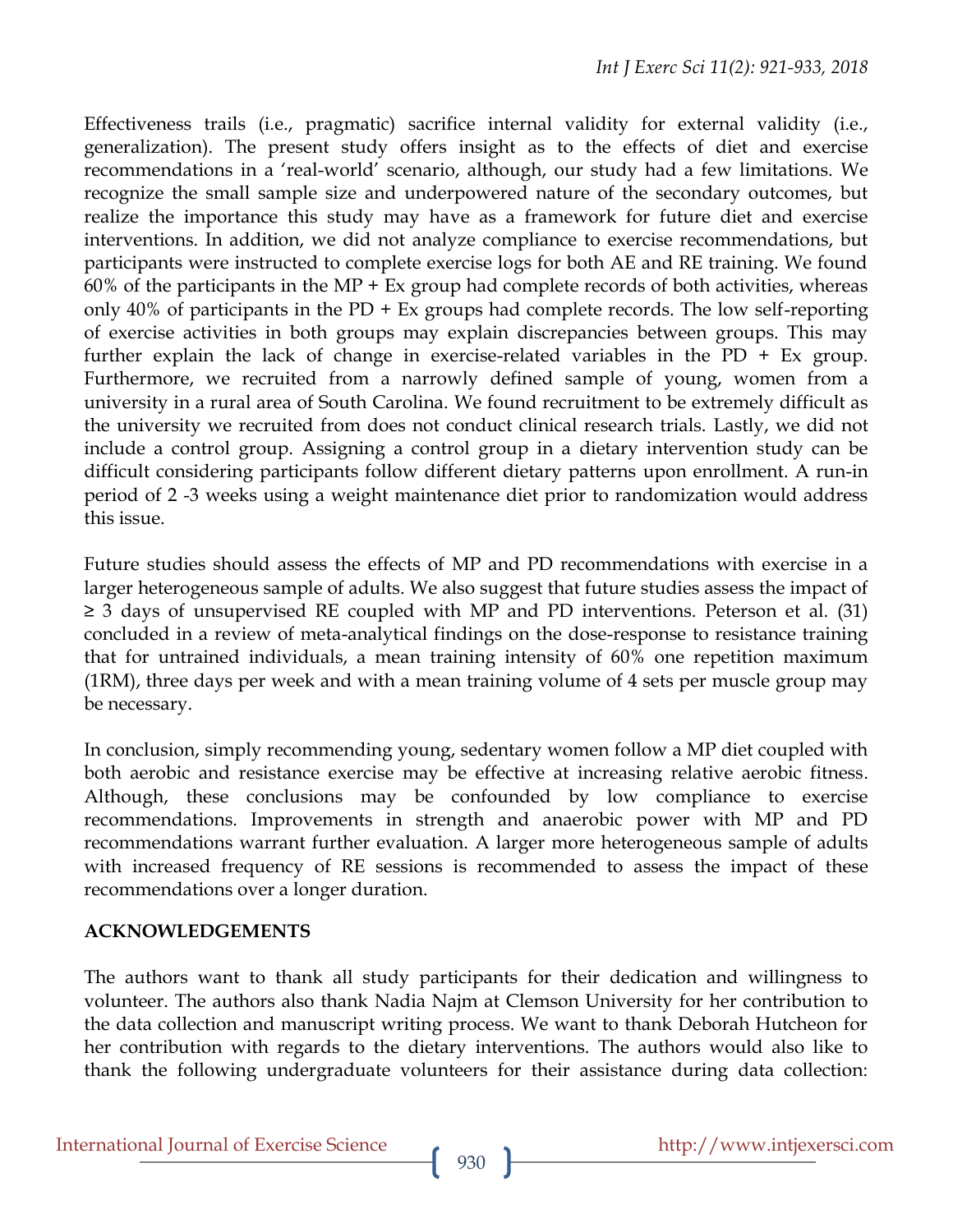Nicolas Osborne, Katherine Shaw, Finley Wiles, Dalton Meers, Catherine Tenenbaum, Alie Match, and Lauren Ladelfa.

#### **REFERENCES**

1. Agarwal S, Reider C, Brooks JR, Fulgoni VL. Comparison of prevalence of inadequate nutrient intake based on body weight status of adults in the United States: an analysis of NHANES 2001-2008. J Am Coll Nutr 34(2): 126– 134, 2015.

2. Allison PD. Missing data techniques for structural equation modeling. J Abnorm Psychol 112(4): 545–557, 2003.

3. Aspenes ST, Nilsen TIL, Skaug E-A, Bertheussen GF, Ellingsen Ø, Vatten L, Wisløff U. Peak oxygen uptake and cardiovascular risk factors in 4631 healthy women and men. Med Sci Sports Exerc 43(8): 1465–1473, 2011. 4. Baechle TR, Earle RW. Essentials of strength training and conditioning. 3rd ed. Leeds: Human Kinetics, 2008.

5. Bailey BW, Perkins A, Tucker LA, LeCheminant JD, Tucker JM, Moncur B. Adherence to the 2010 Dietary Guidelines for Americans and the Relationship to Adiposity in Young Women. J Nutr Educ Behav 47(1): 86–93, 2015.

6. Bernstein MA, Tucker KL, Ryan ND, O'Neill EF, Clements KM, Nelson ME, Evans WJ, Fiatarone Singh MA. Higher dietary variety is associated with better nutritional status in frail elderly people. J Am Diet Assoc 102(8): 1096–1104, 2002.

7. Blair SN, Wei M, Lee CD. Cardiorespiratory fitness determined by exercise heart rate as a predictor of mortality in the Aerobics Center Longitudinal Study. J Sports Sci 16 Suppl: S47-55, 1998.

8. Boers I, Muskiet FA, Berkelaar E, Schut E, Penders R, Hoenderdos K, Wichers HJ, Jong MC. Favourable effects of consuming a Palaeolithic-type diet on characteristics of the metabolic syndrome: a randomized controlled pilot-study. Lipids Health Dis 13: 160, 2014.

9. Chen Y, Strasser S, Cao Y, Wang K-S, Zheng S. Calcium intake and hypertension among obese adults in United States: associations and implications explored. J Hum Hypertens 29(9): 541–547, 2015.

10. Flegal KM, Kruszon-Moran D, Carroll MD, Fryar CD, Ogden CL. Trends in Obesity Among Adults in the United States, 2005 to 2014. JAMA 315(21): 2284–2291, 2016.

11. Geiss LS, Wang J, Cheng YJ, Thompson TJ, Barker L, Li Y, Albright AL, Gregg EW. Prevalence and incidence trends for diagnosed diabetes among adults aged 20 to 79 years, United States, 1980-2012. JAMA 312(12): 1218– 1226, 2014.

12. Genoni A, Lyons-Wall P, Lo J, Devine A. Cardiovascular, Metabolic Effects and Dietary Composition of Ad-Libitum Paleolithic vs. Australian Guide to Healthy Eating Diets: A 4-Week Randomised Trial. Nutrients 8(5), 2016.

13. Harrington DM, Champagne CM, Broyles ST, Johnson WD, Tudor-Locke C, Katzmarzyk PT. Steps ahead: A randomized trial to reduce unhealthy weight gain in the lower Mississippi delta. Obesity 22(5): E21–28, 2014.

14. Hautala AJ, Kiviniemi AM, Mäkikallio TH, Kinnunen H, Nissilä S, Huikuri H V, Tulppo MP. Individual differences in the responses to endurance and resistance training. Eur J Appl Physiol 96(5): 535–542, 2006.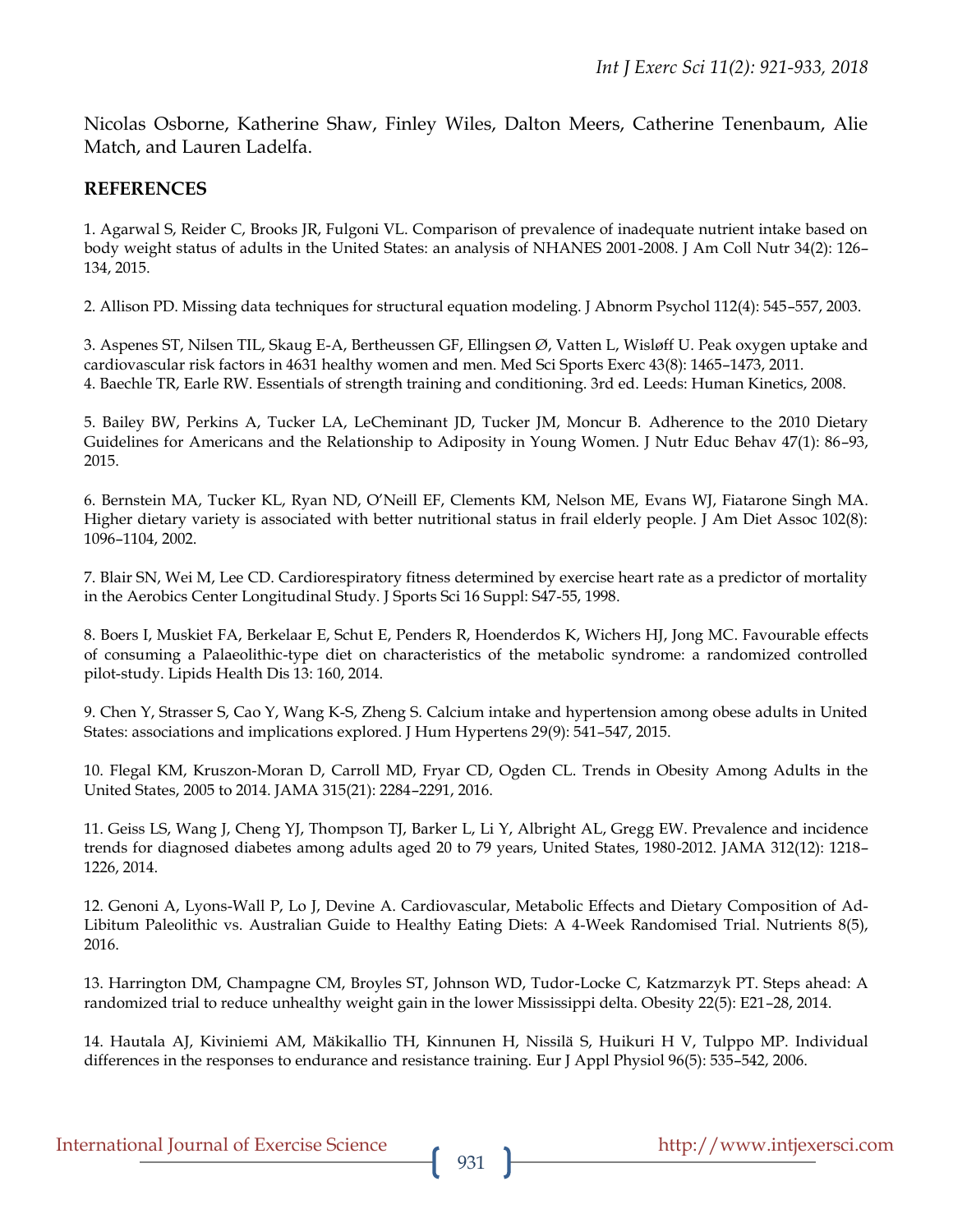15. Jönsson T, Granfeldt Y, Erlanson-Albertsson C, Ahrén B, Lindeberg S. A paleolithic diet is more satiating per calorie than a mediterranean-like diet in individuals with ischemic heart disease. Nutr Metab (Lond) 7: 85, 2010.

16. Jönsson T, Granfeldt Y, Lindeberg S, Hallberg AC. Subjective satiety and other experiences of a Paleolithic diet compared to a diabetes diet in patients with type 2 diabetes. Nutr J 12: 105, 2013.

17. Kavouras SA, Troup JP, Berning JR. The influence of low versus high carbohydrate diet on a 45-min strenuous cycling exercise. Int J Sport Nutr Exerc Metab 14(1): 62–72, 2004.

18. Lakka TA, Laaksonen DE, Lakka HM, Männikkö N, Niskanen LK, Rauramaa R, Salonen JT. Sedentary Lifestyle, Poor Cardiorespiratory Fitness, and the Metabolic Syndrome. Med Sci Sport Exerc 35(8): 1279–1286, 2003.

19. Lee D , Sui X, Church TS, Lee IM, Blair SN. Associations of Cardiorespiratory Fitness and Obesity With Risks of Impaired Fasting Glucose and Type 2 Diabetes in Men. Diabetes Care 32(2): 257–262, 2009. 20. LeMura LM, von Duvillard SP, Andreacci J, Klebez JM, Chelland SA, Russo J. Lipid and lipoprotein profiles,

cardiovascular fitness, body composition, and diet during and after resistance, aerobic and combination training in young women. Eur J Appl Physiol 82(5–6): 451–458, 2000.

21. Lima-Silva AE, De-Oliveira FR, Nakamura FY, Gevaerd MS. Effect of carbohydrate availability on time to exhaustion in exercise performed at two different intensities. Brazilian J Med Biol Res 42(5): 404–412, 2009.

22. Lindeberg S, Jönsson T, Granfeldt Y, Borgstrand E, Soffman J, Sjöström K, Ahré B. A Palaeolithic diet improves glucose tolerance more than a Mediterranean-like diet in individuals with ischaemic heart disease. Diabetologia 50(9): 1795–1807, 2007.

23. Masharani U, Sherchan P, Schloetter M, Stratford S, Xiao A, Sebastian A, Nolte Kennedy M, Frassetto L. Metabolic and physiologic effects from consuming a hunter-gatherer (Paleolithic)-type diet in type 2 diabetes. Eur J Clin Nutr 69(8): 944–948, 2015.

24. Mellberg C, Sandberg S, Ryberg M, Eriksson M, Brage S, Larsson C, Ollson T, Lindahl B. Long-term effects of a Palaeolithic-type diet in obese postmenopausal women: a 2-year randomized trial. Eur J Clin Nutr 68(3): 350–357, 2014.

25. Menke A, Casagrande S, Geiss L, Cowie CC. Prevalence of and Trends in Diabetes Among Adults in the United States, 1988-2012. JAMA 314(10): 1021, 2015.

26. Myers TR, Schneider MG, Schmale MS, Hazell TJ. Whole-Body Aerobic Resistance Training Circuit Improves Aerobic Fitness and Muscle Strength in Sedentary Young Females. J Strength Cond Res 29(6): 1592–1600, 2015.

27. Ortega JF, Fernández-Elías VE, Hamouti N, Mora-Rodriguez R. Increased blood cholesterol after a high saturated fat diet is prevented by aerobic exercise training. Appl Physiol Nutr Metab 38(1): 42–48, 2013.

28. Otten J, Stomby A, Waling M, Isaksson A, Tellström A, Lundin-Olsson L, Brage S, Ryberg M, Svensson M, Olsson T. Benefits of a Paleolithic diet with and without supervised exercise on fat mass, insulin sensitivity, and glycemic control: a randomized controlled trial in individuals with type 2 diabetes. Diabetes Metab Res Rev, 2016.

29. Pastore RL, Brooks JT, Carbone JW. Paleolithic nutrition improves plasma lipid concentrations of hypercholesterolemic adults to a greater extent than traditional heart-healthy dietary recommendations. Nutr Res 35(6): 474–479, 2015.